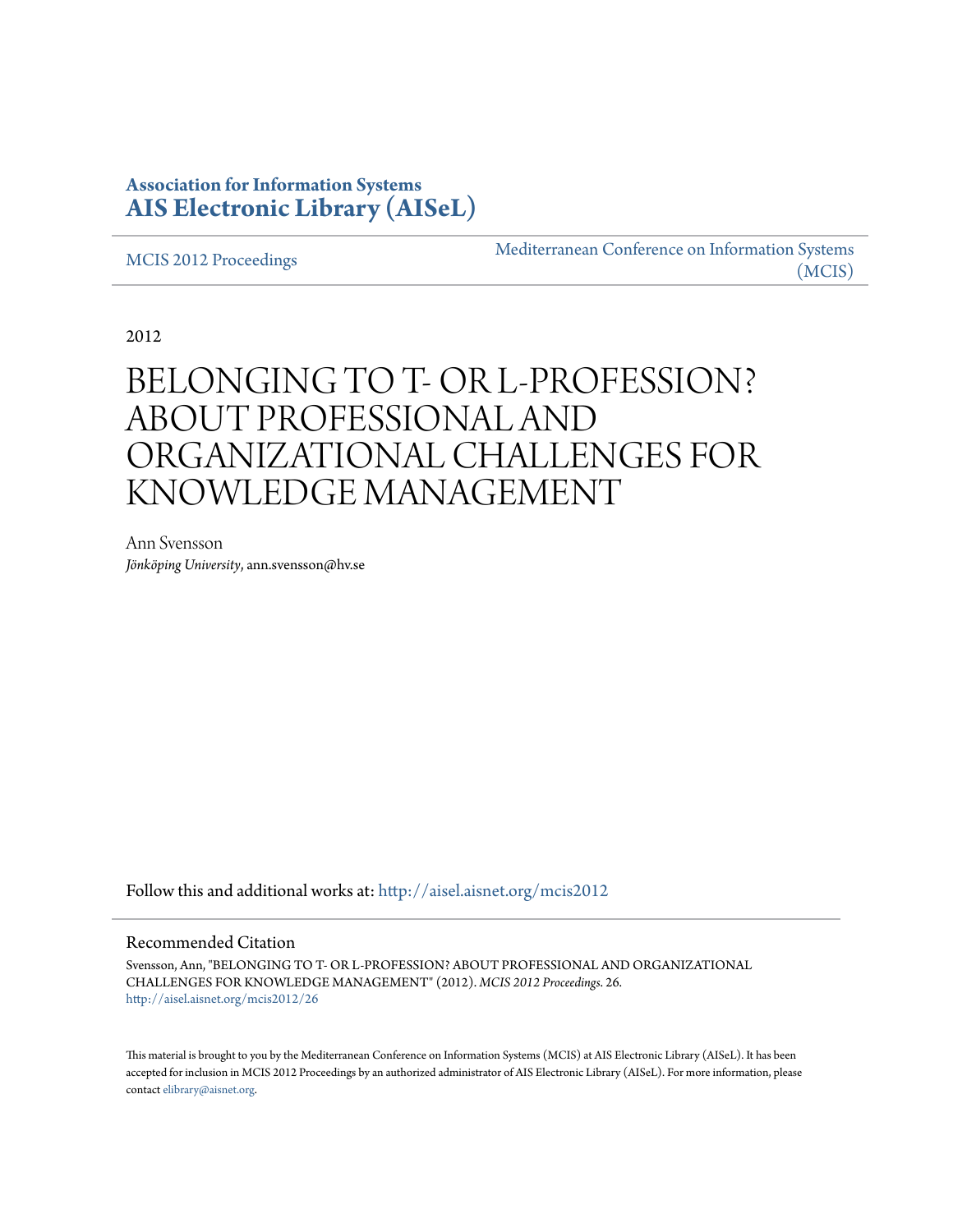## **BELONGING TO T- OR L-PROFESSION? ABOUT PROFESSIONAL AND ORGANIZATIONAL CHALLENGES FOR KNOWLEDGE MANAGEMENT**

## Abstract

*Organizations have been even more knowledge-intensive and profession-orientated during the last years. Professional work has generally certain specific properties related to its working context. Professions working in organizations will add another dimensions of organization structure, culture, strategy and organizational effectiveness in creating, managing and sharing of knowledge. Two different case studies have been made, within two different work disciplines; within aircraft maintenance and emergency health care. This paper explores the conditions for knowledge management activities within different types of professions in the time- and life-critical work practices. The types of professions are called T- and L-professions. The aim of this paper is to examine the challenges of different types of professions characteristics on the knowledge creation, management and sharing in organizations dealing with time- and life-critical activities. Different characteristics exist of the T- and L-professions, respectively. The differences relate to different challenges within the knowledge management in organizations.* 

*Keywords: Professions, Knowledge management, Information systems, Organizational performance.*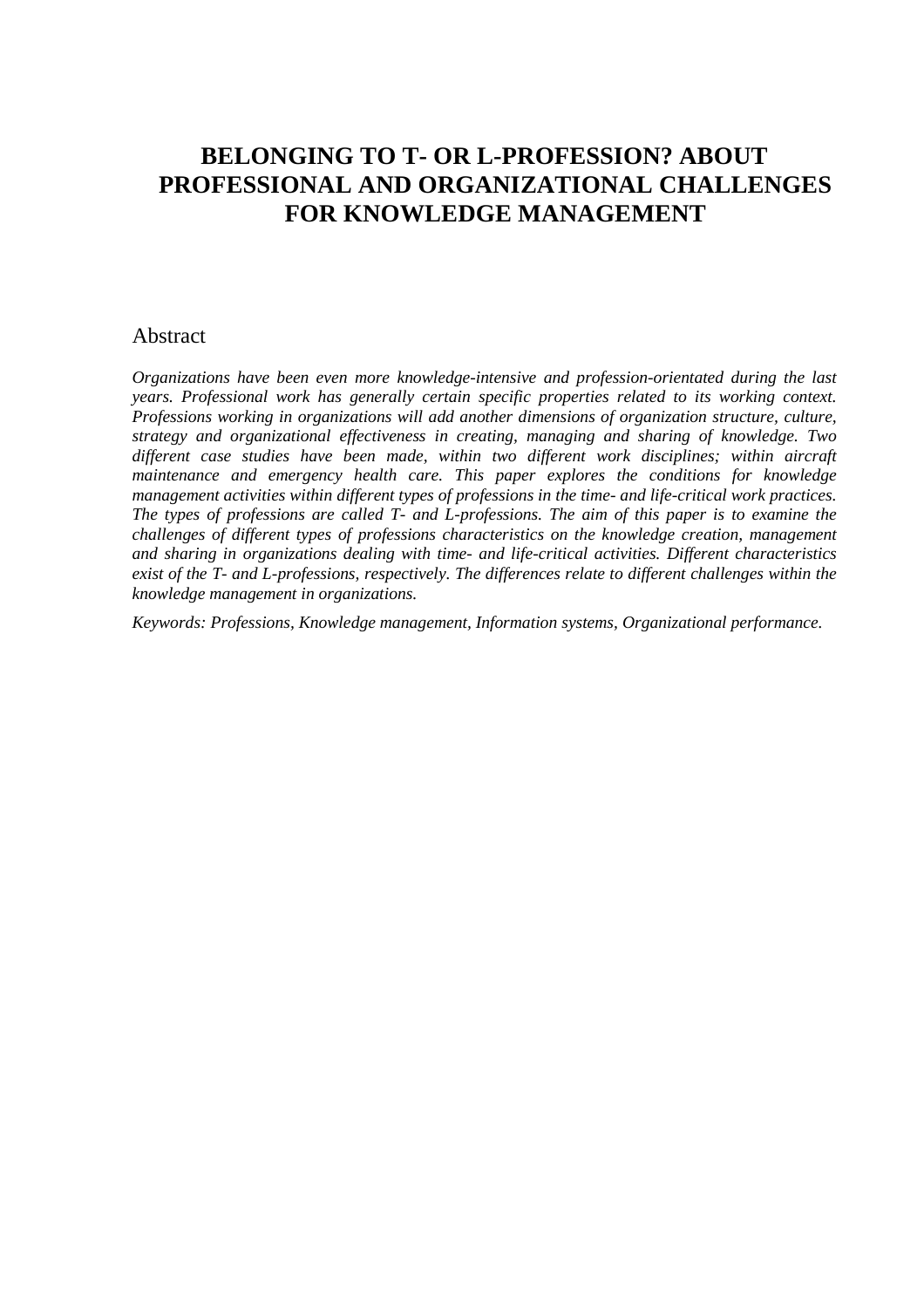## **1 Introduction**

Professional work has generally certain specific properties related to its working context (Burns et al. 2006). Some professions are working under life- and time-critical conditions, and the work is characterized as complex and knowledge intensive. As organizations have been even more knowledge-intensive and professional during the last years, it is important to analyze the impact of the professionals characteristics. Organizational culture is considered to be a critical factor in the creation, sharing and management of knowledge and also as a main hindrance for a successful knowledge management in organizations (Rai, 2011; Alavi, Leidner, 2001). Hence, professions working in organizations will add another dimension to how knowledge will be created, shared and managed within organizations. In the extant literature it is lacking an explanation on the influences of the professions characteristics on the dimensions of organization structure, culture, strategy and organizational effectiveness in creating, managing and sharing of knowledge.

Professional work is characterized by uncertainty, complexity, instability and uniqueness (Schön, 1991). The work is also related to solving complex problems through creative and innovative solutions (Alvesson, 1993). There is also a rich variety of potentially relevant knowledge conversions available within each profession as well as between different professions (Mathiassen, Robertson, Swan, 2003). In understanding the requirements for creation, management and sharing of knowledge within professional work contexts a deep understanding of the complexity of the work and special problems characterized by different types of professions is required. The use of information systems supporting work activities appears to be more and more important as there is an obvious trend in society that the knowledge-intensity is growing at the same time as the use of information systems are increasing in organizations. The requirements on knowledge, competence and competence development are increasing in society as well as technological innovations as information systems, which have contributed to the increased need of human expertise (Scarbrough, 1995).

This paper explores the conditions for knowledge management activities within different professions in time- and life-critical work practices. In order to understand the work practices within the studied professional work context the concept of profession and its characterization is used (Evetts, 2006). The focus of knowledge management is especially based on the different types of professions; L and T, as it is found that they show different characteristics influencing the knowledge management. Tprofessions can usually be found within technical fields of work, which provide important materialistic service. L-professions are related to work performed in order to taking care of the welfare and the health of people in society. The analysis in this paper originates from studies of professions, within aircraft maintenance and from emergency health care.

The aim of this paper is to examine the challenges of different types of professions characteristics on the knowledge management in organizations dealing with time- and life-critical activities. This will be made from an analysis of the knowledge management enablers and knowledge processes in the professional work practices. This study then attempts to highlight the capabilities and procedures in these work practices and explain the challenges from a perspective of mobilizing higher levels of organizational effectiveness and quality and to consider the time- and life-critical aspects. The examination is aimed to shed light on the implications for information systems design supporting knowledge work, especially for the different types of professions.

## **2 Theoretical framework**

In order to understand the work context within the professional work studied and to be able to understand the work there is first a need to understand the concept of profession and its characteristics. In order to analyse and interpret the management of knowledge within the two types of professions; L and T; the characteristics of professions together with a conceptual framework for the analysis is presented.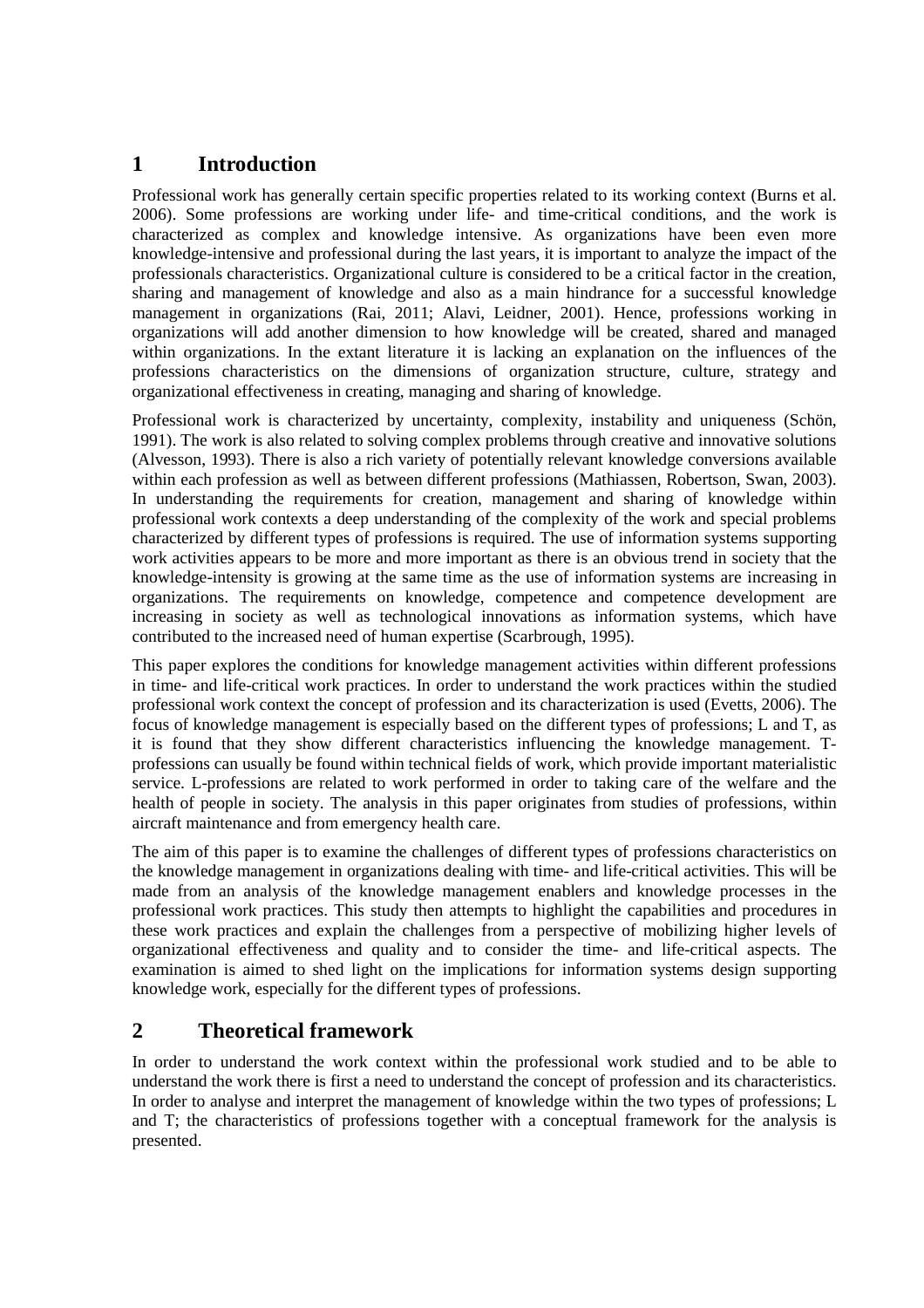#### **2.1 Professional characteristics**

Different phenomena and events in the society affect professions and their characteristics. Professions can both be strengthened and weakened, depending on the different external impacts from society (Evetts, 2006). Information systems are used in many different ways within professions in order to support the work being performed. The information systems are continually changing in different ways and this will also have a constant impact on the professions.

Professional work is intrinsically characterized by uncertainty, complexity and instability and it is uniquely (Schön, 1991). The professional work is at least as much about finding the problem as it is about solving the problem. Information systems supporting the complex work have to be designed to not impede the effectiveness in quickly solving complex and critical problems. The work is about solving complex problems through creative and innovative solutions (Alvesson, 1993).

In complex knowledge work a kind of territorial thinking often arises between different collaborating professions. A professional culture represents a shared experience that others do not have (Starbuck, 1992). Professions' specific cultures can be interpreted as hindering other people to work within these areas and competence (Alvesson, 1993).

This will also have implications for the knowledge management and the use of information systems in collaborating on complex knowledge work. In this work also different cultures in different professions have an impact. This will sometimes create barriers against knowledge within one's own profession and in collaborating with other professions with the same conditions. The complex and the professional work related problems are sometimes unintentionally forgotten.

Hellberg, Saks and Benoit (1999) make a distinction between two different types of professions; T(thing)-professions and L(life)-professions. These two types differ from each other. T-professions are usually found within a context characterized by usage. This usage stands for providing important materialistic service for everyone. Tansley (1996) claims that the culture within the more technical professions tries to provide the best, or the highest satisfaction, for as many as possible and that they have the responsibility for the welfare and the security of society. T-professions related to professional work practices are devoted to producing, organizing and administrating goods and services and they do not have any close dealings with individuals. T-professions can then be said to support the interest of the general public with technological and economic development in the society.

The characteristics of L-professions are related to the welfare and the health of people in society. Lprofessions claim to take care of the fundamental human rights in a civilized society. Griew et al (1999) emphasize that L-professions have an ethical approach. L-professions do not have any difficulties in upholding their own rights in society. All of the members in a society are potentially dependent on L-professions. L-professions are considered as altruistic, which means that they are unselfish in their nature (Hellberg et al, (1999).

## **2.2 A framework for knowledge management analysis**

As knowledge can be seen from different perspectives, the process perspective is acknowledged in this paper. The process perspective involves a simultaneous knowing and acting of humans (Carlsson, et al., 1996), and focus especially on application of expertise (Zack, 1999).

Lee and Choi (2003) suggest an integrative conceptual framework, when studying knowledge management (KM) processes related to performance of organizations. The framework can be used to investigate the relationship between KM processes and KM enablers such as organizational structure, culture, and information systems in order to enhance performance of work activities. The integrative conceptual framework is based on four components, that can be applied on empirical data to characterize the result.

• KM enablers - consist of influencing factors seen from a social-technical perspective. The social system is concerned with attributes of people, relationships among people, reward systems,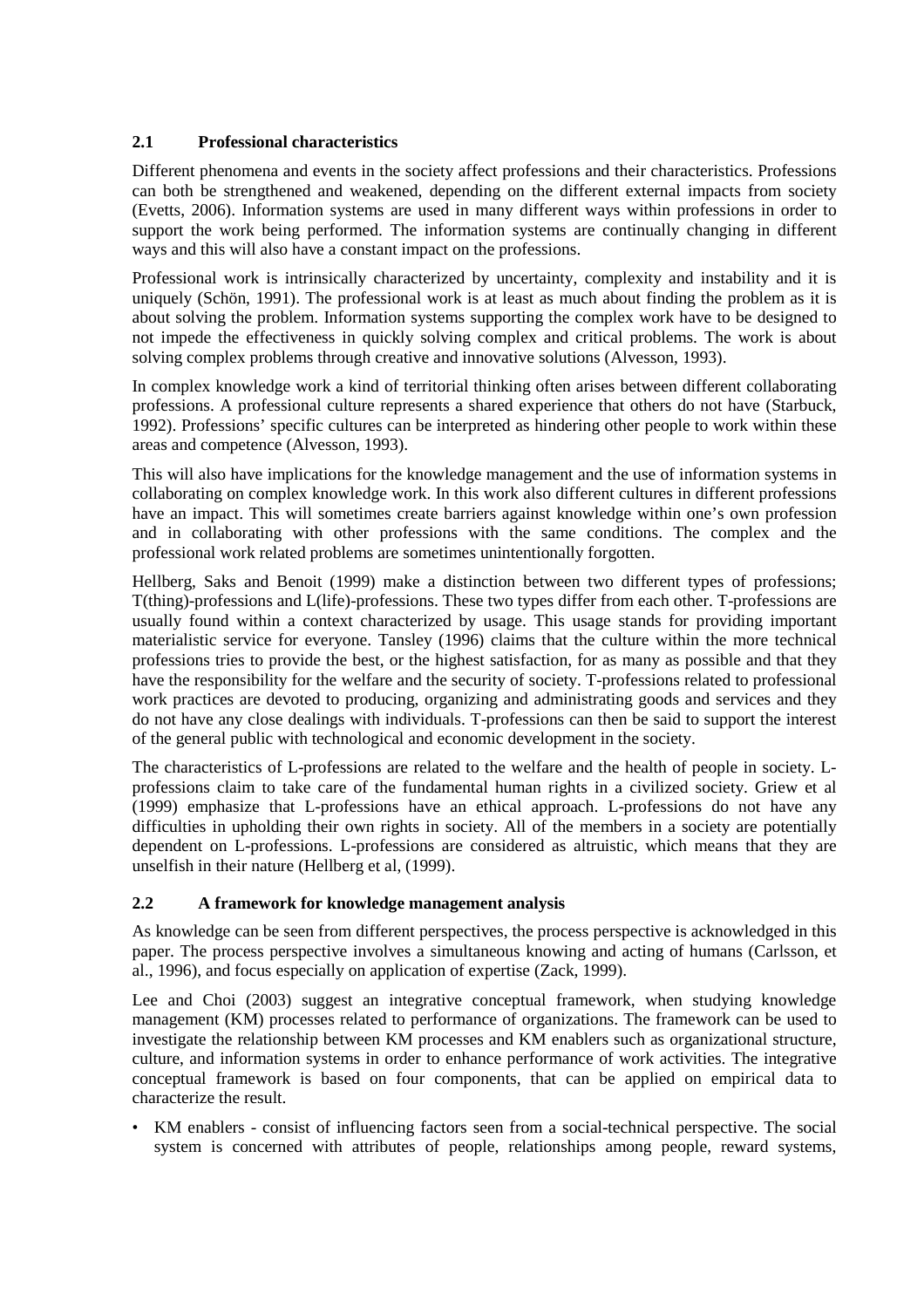authority structures as well as organizational structure and culture. The technical system is concerned with processes, tasks and technology. Thus, information systems are considered as technical systems.

- KM processes consist of activities such as creation, modelling, sharing, store, distribution, transfer and use of knowledge in organizations.
- The KM intermediate outcome refers to knowledge worker capability, specific processes, innovation, and organizational creativity. Organizational creativity is defined as the creation of a valuable, useful product, service, idea, procedure, or process by individuals working together in a complex social system.
- Organizational performance related to the organizations studied it can be seen as effective use of resources and optimizing the quality of the work in the time- and life-critical contexts.

The structure of an organization is the primary mechanism available for implementing, executing and controlling knowledge management activities. Formalization and centralization are the two most common dimensions of structural frameworks of organizations. To be more adaptable when unforeseen problems arise an organization has to support variations in process and structure (Chen, Huang, 2007)

The degree to which decision and working relationships are governed by formal rules, standard policies and procedures is referred to the formalization. The formalization is likely to impede the spontaneity and flexibility needed for innovation and creativity and to decrease the possibility that people engage in alternative behaviour and the willingness for people to discuss and consider alternatives (Robbins, Decenzo, 2001). The locus of decision authority and control within an organization is referred to the centralization (Tsai, 2002). Formalization facilitates cooperation and collaboration among people in an organization. Formalization supports knowledge management because it can shape the structure and scope of interactions (Kern, 2006). Moreover, formalization permit to ease the circulation of the knowledge produced in different parts of the organization, and in this way improve inter-functional transfer of explicit and codified knowledge, by means of rules (Cohender, et al., 2004). By providing specific directives for people in the organization to follow the explicit knowledge can be used more effectively.

Centralization refers to which degree the decision-making is concentrated. Decentralization, on the contrary, distributes the decision-making in organizations (Pertusa-Ortega, et al., 2010). A high degree of centralization creates a non-participatory environment that reduces communication, commitment, and involvement with activities in the organization. Also, centralization can reduce the production of creative solutions and hinder communication as well as sharing of ideas. Decentralization can enhance the knowledge creation, as the more people become involved in the decision-making process, the more creativity, variety and ideas will arise and it is more likely that these ideas will be taken into account and improve knowledge performance. People in the organization can be more flexible when acquiring and interpreting knowledge and this encourages people to create new knowledge. Decentralization is seen as the lifeblood of knowledge creation because the increased level of involvement of the people in the organization (Lee, Choi, 2003).

Organizational culture is referred to shared assumptions, values and norms among people in an organization (Schein, 1985). Kunda (1992) also stress that cultures within organizations can be seen as common rules, which control cognitive and affective aspects. In building and reinforcing KM in organizations organizational culture is a critical factor (Rai, 2011). Organizational culture has an important impact on KM as it supports and have incentives to promote interpersonal interaction, collaboration and communication (Alavi, Leidner, 2001). The sense-making process when people in an organization render meaning to new data and information and share alternative meanings is coupled to the organizational culture. Moreover, the restructuring of shared new meanings and decisions on courses of actions based on new understandings is conditioned by organizational cultures (Zheng, et al., 2010, Weick, 1995).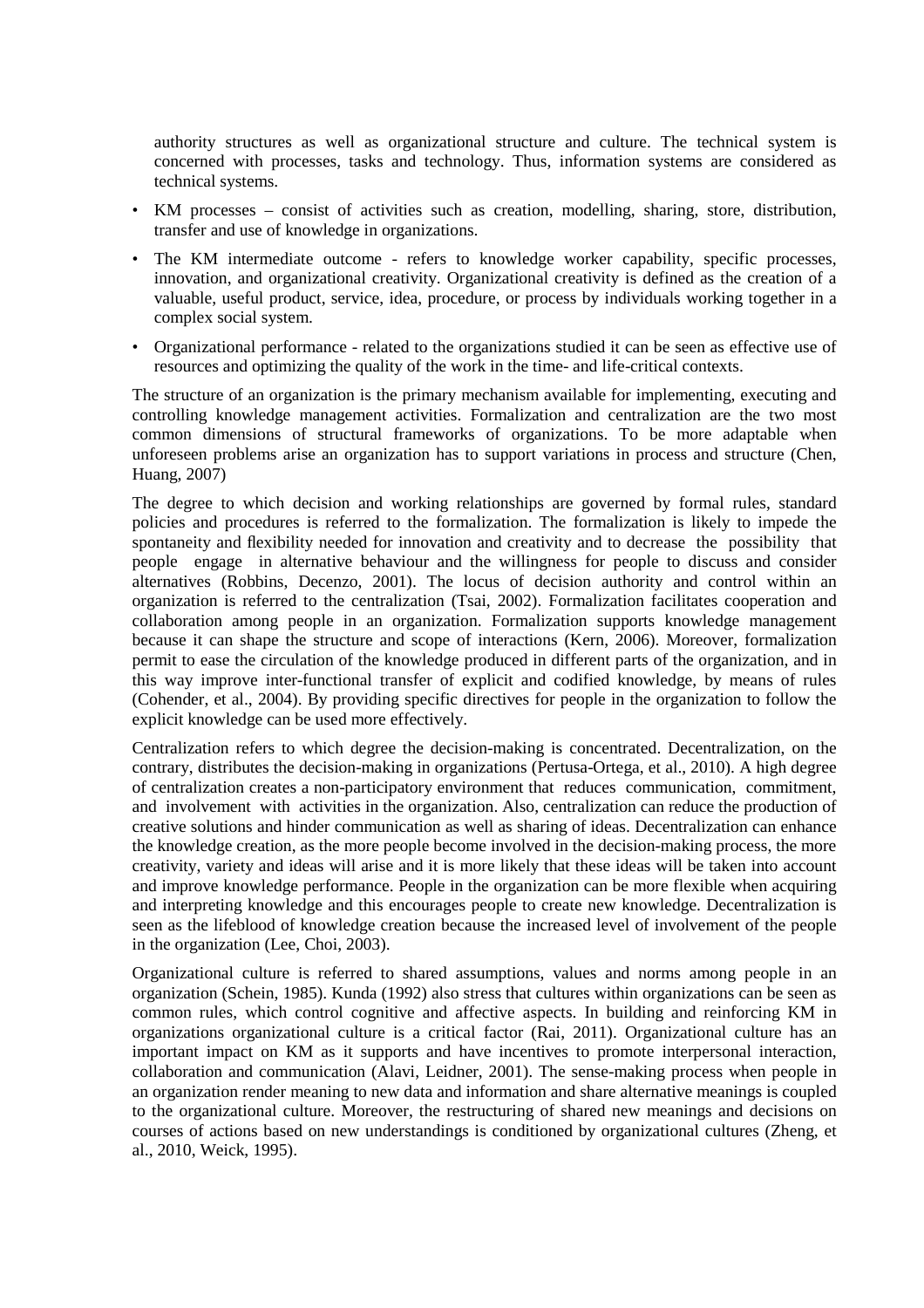The strategic capabilities in organization, learning and innovation, allow the creation of increased organizational performance (García-Morales, et al., 2006). Strategy is about focusing on static efficiency and dynamic efficiency. Static efficiency is concerned about the refinement of existing products, processes and capabilities and dynamic efficiency is concerned about the development of new ones. In an organization the management has to make a trade-off on the need to exploit existing capabilities and to search for new ones (Raisch, Birkinshaw, 2008). The strategic management has to be based on competence and dynamic capability in order to facilitate KM. A strategy that facilitates KM also seeks to diminish boundaries between different people and groups within an organization (Baskerville, Dulipovici, 2006).

Knowledge creation and codification do not necessarily lead to performance improvement or value creation (Alavi, Leidner, 2001). Value is created only when knowledge is shared throughout an organization and is applied where it is needed (Teece, 2000).

## **3 Research method**

Two different case studies have been made, within two different work disciplines. Both of the disciplines are performed within publicly financed areas. The first study is based on a case study with ethnographical influence performed within the Swedish Airforce. The work in maintaining the military aircraft JAS 39 Gripen and its information handling has been studied at the Skaraborgs Air Base in Såtenäs, as well as at Volvo Aero Corporation (VAC), the developer of the engine in this aircraft. The second study is an ethnographical study performed within a health care organization in Sweden, the NU health care. Both of the different disciplines can be characterized by their quite similar work processes.

The case study of the aircraft maintenance comprised have been performed in different phases since 1997. Initially the study was of an exploratory character with interviews, open-ended observations and studies of internal documents in the field of work, where the work of the flight engineers and control engineers was performed at the wing of Såtenäs. There were also regular discussions with the service engineers and the developing engineers of support systems at VAC. The first phase was followed by a phase with interviews, collection of some secondary material and attendance of meetings in both organizations. Another phase included some more observations and more structured and focused interviews.. In total 25 persons were interviewed. During this case study, extended in a quite long period of time, there has been frequent visits to the field sites. Material from the maintenance work process has been acquired by qualitative empirical studies, especially qualitative interviews with both different maintenance professions and executives at the wing of Såtenäs and at VAC. Notes were taken during the interviews. During the observations of the maintenance work field notes also have been taken. Other sources due to the empirical findings were attending in courses on the construction and maintenance of the aircraft as well as in project meetings of the product support system project group at VAC.

Within the NU health care the case study comprised of different phases, since 1999. This study included 21 interviews with doctors, nurses, IT-personnel and ambulance personnel as well as observations at five separate times. The interviews were tape-recorded and transcribed and notes were taken during the observations. This phase of the case study was rather broad in its character and gave a thorough insight into the field of work. During the last phase three follow-up interviews were done. The interviews in the last phase was particularly devoted to the aim of this specific paper (McCracken, 1988). A thorough analysis was done, when all the transcribed material from the interviews was read two to three times, in order to develop a deep understanding of the discussions in the interviews.

## **4 Results**

Professions within two different work disciplines have been studied; aircraft maintenance and emergency health care, each with its own organizational characteristics. The use of IS are increasing in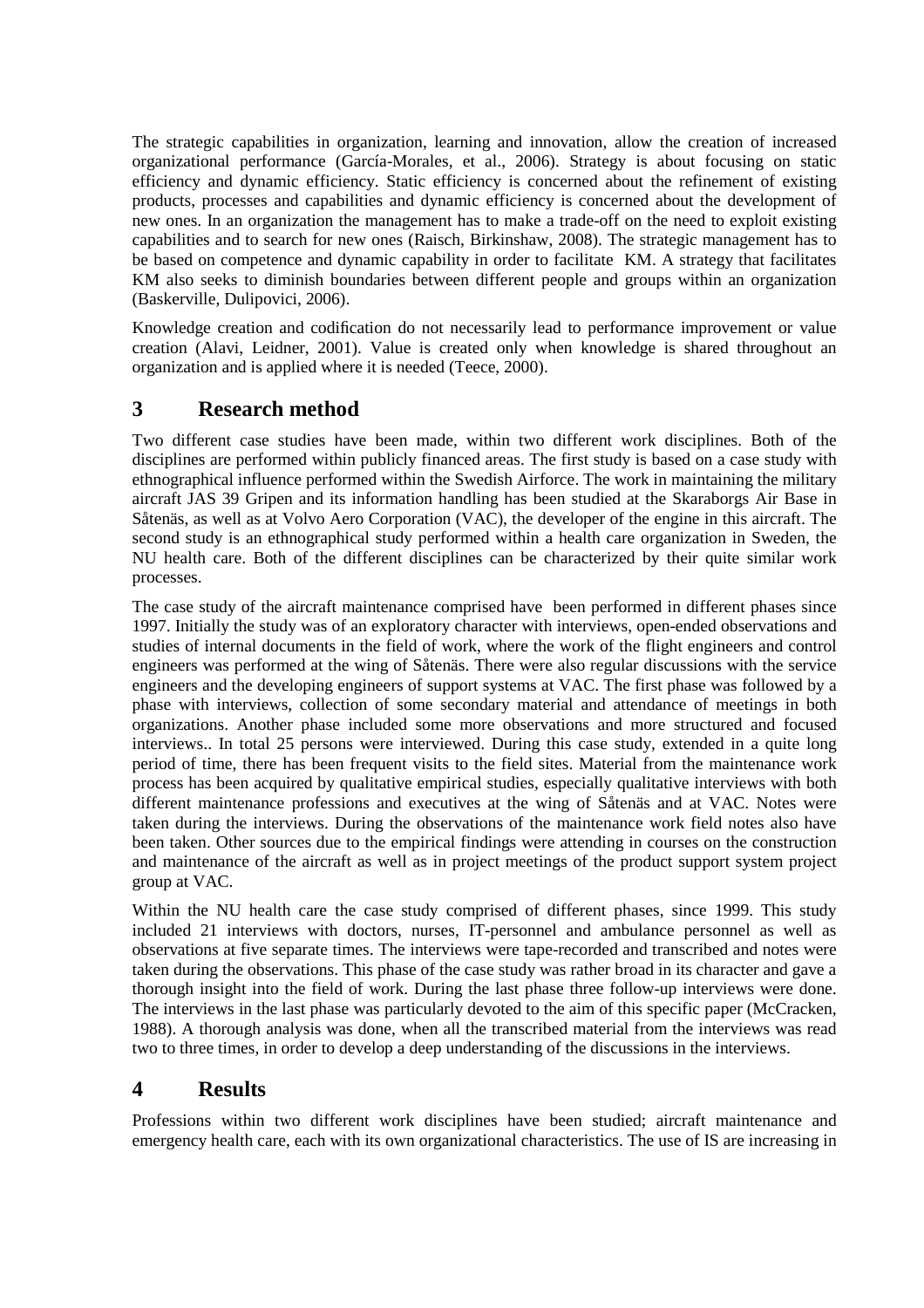these organizations where professional work is going on. This section will describe the ideal situation as well as the current situation within both of the work disciplines.

#### **4.1 Case one: Aircraft maintenance**

Aircraft maintenance is aimed at using the condition-based maintenance approach as much as possible, as it is within many other areas concerning technical maintenance. There has been a change in the concept of maintenance of military aircraft when the aircraft JAS 39 Gripen was introduced in October 1997, in Sweden. The condition-based approach is proactive, and means that the aircraft is maintained according to the current condition. When a component in the aircraft begins to fail or not function successfully the system of sensors will recognize that. This information can be seen by the pilot during the flight or by the flight engineer within the trouble-shooting process, by built-in monitoring systems. This condition-based approach is rule-based and should increase the availability of the aircraft, which implies that the aircraft could be up in the air flying as much as possible. The intention is also to decrease maintenance costs and increase the quality of the aircraft in operation, and at the same time an active way of preventing catastrophes and accidents. However, it is accepted to use time-based and fault-based maintenance approaches to a certain degree in parallel with the condition-based maintenance approach. Each aircraft can be regarded as an individual, with its own characteristics.

The maintenance work is then very flexible and mobile in its character and at the same time it is complex and knowledge intensive. The place for landing could be located at the airbase, but it could also be somewhere else, or even in the middle of nowhere. Different people, both within the flight engineer profession, but also people between different professions, as control engineers, service engineers and developing engineers, have to collaborate in the work processes of trouble-shooting, fault localization and repair. Also, the information and knowledge needed for trouble-shooting, service and maintenance has to be accessible. All activities within the military aircraft maintenance are a kind of training, in case of war.

The profession of flight engineers is responsible for the daily operations of the aircraft and the supporting maintenance according to the maintenance handbook. There is built-in condition-based maintenance systems in the aircraft that have to be checked. The flight engineers make overall inspections of an aircraft each time the aircraft has landed. The inspections involve looking over the aircraft, checking some places on the aircraft manually, using the sense of smell in finding anything suspicious on the aircraft, though their work is based on tacit as well as explicit knowledge. Finding faults or not, the flight engineer has to decide if the aircraft can take off within ten minutes. If any fault is hard to identify, or if the trouble-shooting process is complex the flight engineer needs to discuss this problem with other flight engineers.

The profession of control engineers is responsible for flight security and airworthiness. The control engineers log all faults that the flight engineers report. The control engineer's profession has contacts with another profession, the service engineers at VAC. The control engineers contact the service engineers if the maintenance handbook in case seems to be insufficient. The service engineers investigate deviations from normal functionality for the components and other faults hard to define. They also issue deviations to the maintenance handbook if it is needed. The service engineers are responsible for technical decisions about all components. The last profession within aircraft maintenance is the developing engineers at VAC. They are experts on a specific component of function in the aircraft. This profession investigates faults on an expert level and decides about changes in the maintenance prescriptions. In this profession there are for example people with extensive knowledge about different material and its characteristics and they are experts in anticipating possible consequential damages at different suggestions on measurements.

## **4.2 Case two: Emergency health care**

Within the emergency health care the goal is to take care of patients and their complaints, injuries and diseases in a good way. The health care professions wish that patients will trust in the care taking and that they feel safe. In this work there is a need for efficient access to different information about a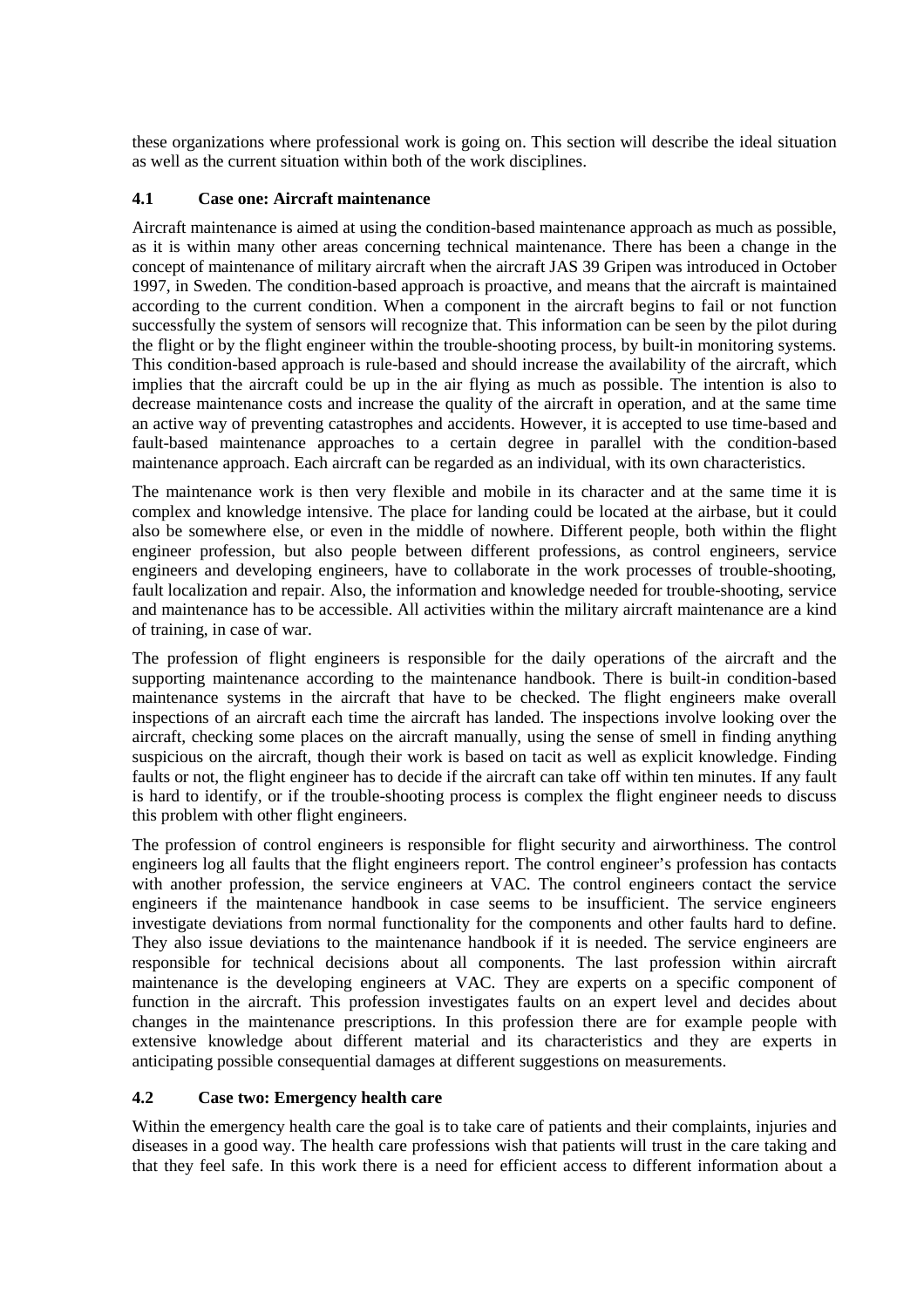patient, for example appointment times, referrals, lab answers and X-ray pictures. There is a need to make complex diagnoses for the patients, and to pass them through to the right department, for example surgery, medicine or the orthopaedic department.

The work within health care is based on different professions concentrated on different work activities. The professions studied within the emergency health care are nurses and doctors, sometimes specialized within different areas of health care.

Nurses meet patients at the entrance and set a priority based on a patients' estimated condition. In estimating the condition for patients the nurses have access to a decision support system, which have been used to a greater extent during the last few years, but they also use their tacit knowledge. It is the doctors who meet the patients in a later phase. After an examination of the patient the doctor is deciding on medical treatments or actions to take on the patient. The doctor for example decides if the patient needs X-rays, and if the patient needs any other treatments. X-ray pictures sometimes will be used as a basis for decisions by the doctors. Within emergency health care there are also psychologists, welfare officers, physiotherapists and occupational therapists, who will be contacted when patients need them, after decisions from the doctors.

A large amount of information is produced within a health care organization. There will continuously be new routine descriptions, health care plans and other descriptions for different medical examinations and treatments of patients, but they have to be approved by the director of the clinic. Different people within different professions are writing different kinds of descriptions, based on their knowledge and experience. Patient records and treatment reports are also written.

There is a need to have fast access to the information and knowledge needed on a specific occasion, concerning for example basis for decisions about prioritizing of patients. Different IS have been implemented, with various integration, as systems for managing deviations have been implemented in order to support the quality assurance of routines. The documents are often stored in databases and are accessed by web-based systems, which the health care professions sometimes find hard to search. However, sometimes the documents can only be found in files in the clinic directors' room. There also exist a parallel manual system. So if the intranet is not accessible, or if one finds it hard to search in the web-based system, the files in the book-shelf can be used. There is also a feeling of security in using a paper-based system, and it can be hard to break behavioural patterns. However, the support for using information systems in the work is decentralized to the IT department.

## **5 Challenges in the knowledge work**

Knowledge management enablers and processes are identified in the two professional types, respectively. From the cases the knowledge management intermediate outcome refers to the organizational procedures, processes and capabilities that have got different impact out from the two different professional types. Organizational performance will be based on how the resources can be effectively used in optimizing the quality of the work.

People within professions are specialized in a specific area of knowledge and competence. The analysis of the cases has proven that there exist some differences between the T- and L-professions as enablers for knowledge management. Moreover, the challenges within each type of professions are faced with characteristics based on organizational structure, organizational culture as well as organizational strategy in increasing the organizational effectiveness and quality in the life- and timecritical work practices. This, this have an influence on the knowledge management processes in each of the professional types.

## **5.1 Differences between T- and L-professions**

The differences between the characteristics of the T- and L-professions are obvious in the analysed cases. The differences found in the cases can be seen in table 5.1.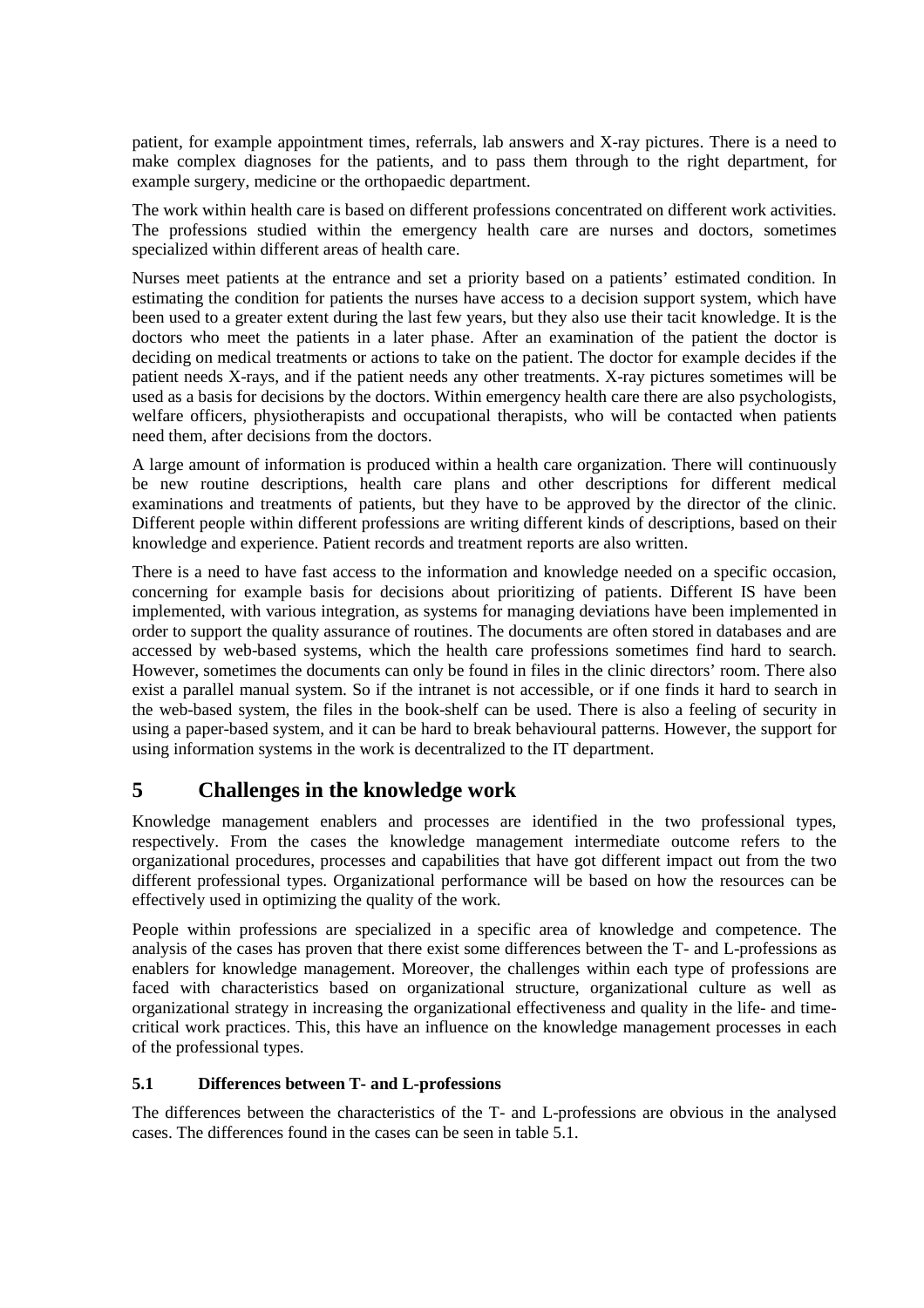| <b>T-professions</b>                    | L-professions                           |
|-----------------------------------------|-----------------------------------------|
| Stronger barriers                       | Weaker barriers                         |
| Soft approach to IS development and use | Hard approach to IS development and use |
| A system approach                       | A human approach                        |

*Table 5.1. The different characteristics of the T- and L-professions, respectively.* 

#### **Professional barriers**

A characterizing feature of professions is that they create barriers against other professions. Professions are eager to maintain their positions through different forms of strategies, for example in limiting different kinds of information and limiting knowledge transfer to collaborating professions (diLuzio, 2006). However, the characteristics of the barriers in the two different professional types differ within the profession types. Within the T-professions there are not always clear boundaries between different work activities, which could enable the knowledge management processes. The barriers between different T-professions run the risk of being conflicting and instable. T-professions have more intra-professional knowledge areas, as knowledge areas concern more than one profession, though they are not collaborating to a greater extent. Professions within the very same area of knowledge can have different views on how to perform work and to use information systems (IS). Each profession has its own specialist competence within the field of work, as to say each profession has its own rangers' district. In this way the work is hierarchical and centralized. As an example, the control engineers' profession are protecting their own work, and they are not willing to share knowledge and competence to the flight engineers. The barriers between T-professions are a hindrance for enabling knowledge management.

L-professions have often clear rules about which work activities will be performed by which profession, and how the work activities should be performed, though a high degree of collaboration exists between the L-professions. Thereby competition and thus, barriers, do not arise to a greater extent between the L-professions in their daily work. Within the L-professions the nurses are not considered as having the medical knowledge needed to judge a the patient's condition. It is the doctors' profession who has the medical knowledge it is also the responsibility of the doctor to determine a patients' condition. However, there is a relatively tight collaboration with exchange of knowledge and experience, and discussions often take place between nurses and doctors and between nurses and nurses. This situation is enabling the knowledge management processes. However, the work is not formalized to a great extent, as the professions are not needed to use specific instructions in conducting their work.

The barriers between different L-professions are being visible especially when it comes to discussions about new IS, which is not enabling the knowledge management. Nurses sometimes experience that doctors are neglecting their viewpoints, when discussing questions about IS with personnel at the ITdepartment. The nurses perceive that the doctors take advantage of their authoritative position as doctors when different IS should be implemented within the health care, when requirements and needs are discussed. Even though, the different professions have different foci on what is important in choosing new systems. The doctors have, in support with their profession, a greater authority and power to influence, even if the nurses use the systems to a greater extent and even if the nurses have the best knowledge about the work activities in question. In this way there is a risk that the IS are not adapted to the work activities as much as they could and the knowledge management intermediate outcome will not be increased.

#### **Approach to information systems**

The T-professions face a more soft approach to the development and use of information systems and technologies in their work, that is supporting the knowledge management intermediate outcome. The L-professions have a more hard approach to the development and use of information systems in their work (Checkland, 1993). They are more inclined to the care-taking of people, and to help ill and injured people in the best way.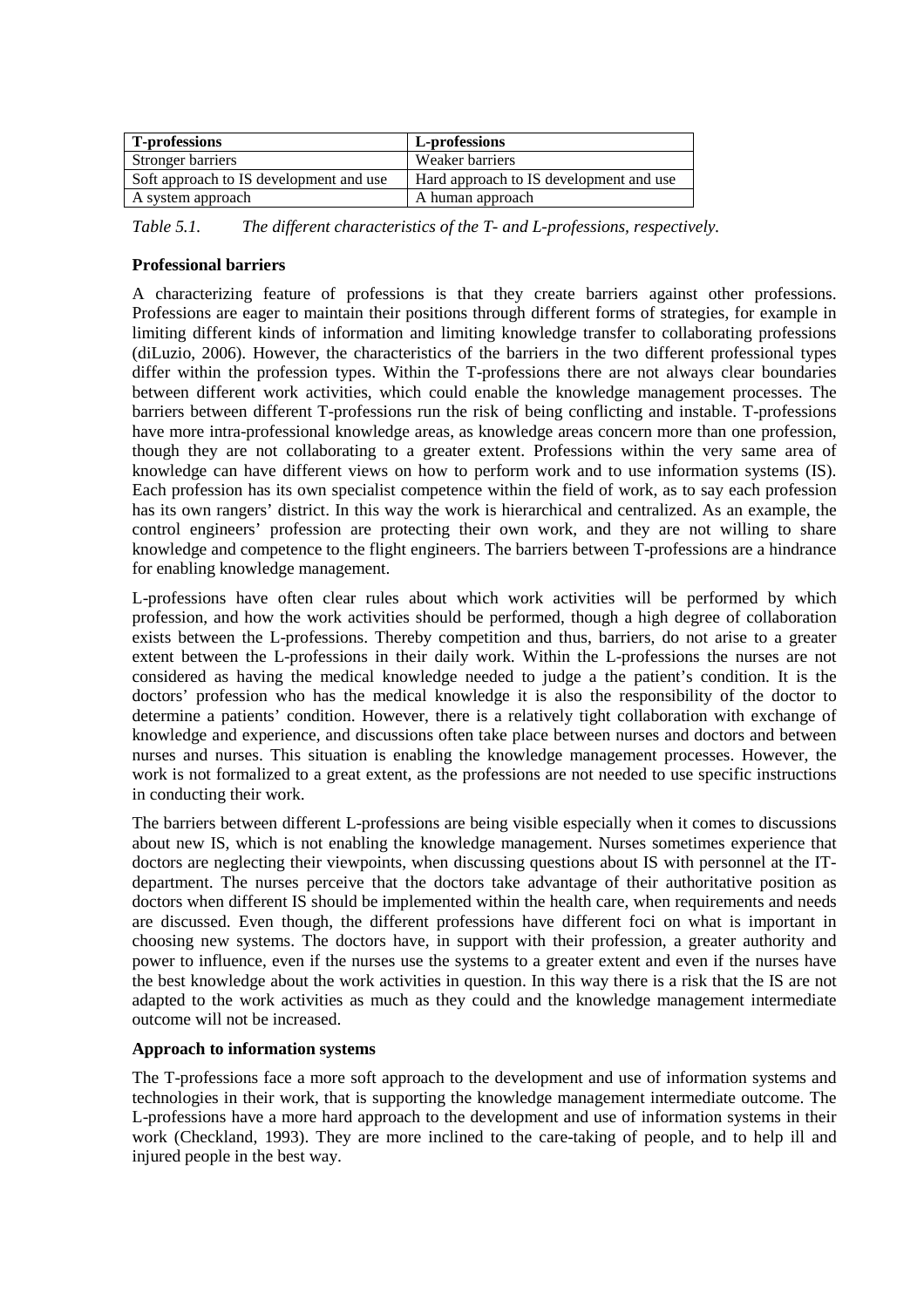When the use of IS is planned within the T-professions, flight engineers are often involved. Flight engineers have the knowledge and experience of maintaining, trouble-shooting and taking actions; therefore this profession is seen as competent to be included in decentralized IS developing teams. This is a natural approach for T-professions and this follows the intentions of the soft systems approach (Rose, 2002). This can be seen as a reason for why the T-professions do not perceive any special problems when implementing and using IS and this is enabling the knowledge management. The development is performed with great knowledge about the work activities, which implies that requirements and goals from the organization are obvious for the development team.

When it comes to plans of implementing new IS within health care, the L-professions are allowed to present their requirements and point of views to the IT-department. Thus, the systems development is centralized in the organization. However, they are not included in the development teams, and perceive that the IT-personnel express their requirements in a different, more technical, way (Henfridsson, 1999). Moreover, the process of developing and implementing new IS within the health care is often perceived as very urgent. This situation can be seen as decreasing the organizational creativity and innovation in order to get a decreased knowledge management intermediate outcome.

The L-professions experience large problems in the use of IS, when they do not have any knowledge and competence within the area of IS design. The health care professions think that they are poorly educated when it comes to information technology and use of information systems. The health care professions wish to have a greater influence when to choose an information system, and thereby they could have opportunity to enable the knowledge management to a greater extent. Many people in the professions feel frustrated when facing problems in different use situations of information systems.

#### **The work approach**

Both T- and L-professions are oriented towards the best for society (Pfadenhauer, 2006). However, the approaches differ in that the health care has a human approach and the aircraft maintenance has a more materialistic approach with a system focus. Professional knowledge is important both within Lprofessions and T-professions. To be able to interpret critical situations within the work is also a great strength within both types of professions. A difference in understanding and analysing the problem areas within the different types of professions is that information and knowledge are managed in different ways, which results in very different knowledge management processes within the work practices.

The T-professions are more disposed to use technical tools compared to L-professions, that enables the knowledge management. People within T-professions have a technical education. This will imply that they are more used to work with technical artefacts and they can often understand and use IS in an efficient way. They are more used to learning about different technical equipment and systems, and they therefore relatively easily familiarize themselves with technical artefacts as IS.

Especially within the L-professions there is a great trust in tacit knowledge, where human knowledge and experience is highly valued. This phenomenon is characteristic for professions according to Dreyfus and Dreyfus (1986), as they are stating that expert knowledge is characterized by holistic assessments, intuition and tacit knowledge. The tacit knowledge is of course more complicated to store in an IT-based system (Walsham, 2001; Mathiassen, et al., 2003). As Wilson and Howcroft (2000) claim, the health care professions connect IS and IT with efficiency and control, which is in conflict with the traditional valuations within health care, which are care and humanity. Professions within the aircraft maintenance are on the other hand used to work with efficiency, control and formalization; thereby the conflict with use of information systems will not be noticeable within these professions. People within T-professions are more likely to see technical solutions in different ways. The use of different technologies and systems is a natural part of their work. The work is somewhat characterized by a materialistic and technical view, and all support of technologies and systems are seen as supporting their work, as can be stated as supporting the knowledge management processes.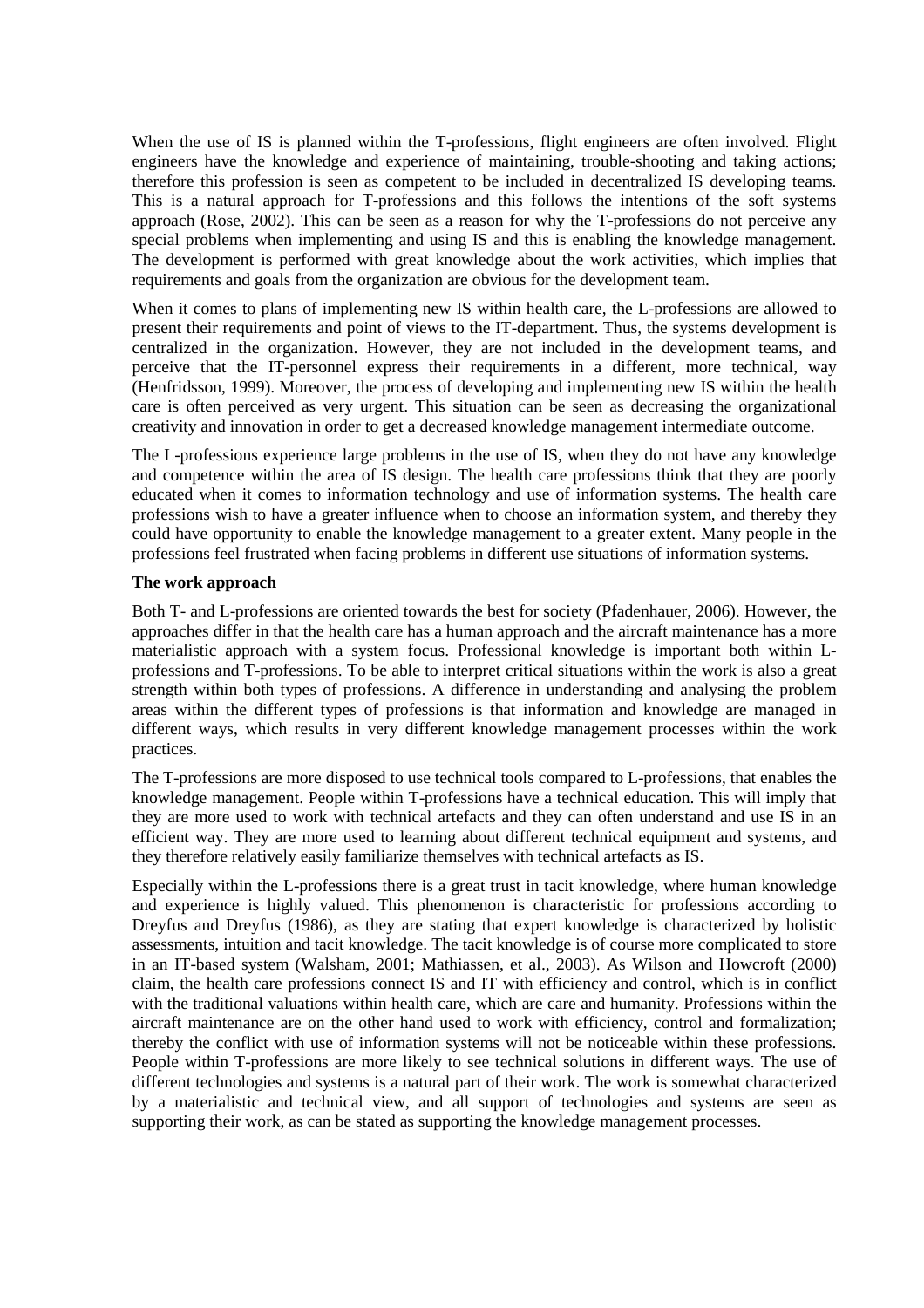#### **5.2 T- and L-professions' impacts on knowledge management**

The T- and L-professions have different impacts on knowledge management, that the two cases have proven. These impacts are described in table 5.2.

| T-professions                        | L-professions                        |
|--------------------------------------|--------------------------------------|
| Lower integration of knowledge       | Higher integration of knowledge      |
| Emphasis on organizational knowledge | Emphasis on individual knowledge     |
| Flexible development and use of IS   | Inflexible development and use of IS |

*Table 5.1. The impact of the T- and L-professions, respectively, on the knowledge management.* 

#### **Integration of knowledge**

Professional barriers imply a challenge that needs to be taken into account in the knowledge work performed in order to get an increased knowledge management intermediate outcome. Parts of the information and knowledge that are managed within complex and critical activities are related to the knowledge within each profession. This knowledge is gathered through practice in the work and through collaboration with other people within the profession. To make each profession's information accessible for other professions by e. g. IS, means at the same time that the professions run the risk to be deprofessionalized, when the knowledge is no longer unique for each profession (diLuzio, 2006). However, the strategy within the T-professions' organization, the Air Force is to maintain the professions and their areas of knowledge and competence, and this implies that the barriers between the professions will also be maintained. Hence, integration of knowledge between professions are not encouraged to a great extent. Barriers for information and knowledge transference between different professions can therefore occur, when the potential to collaborate is increasing when introducing information systems for knowledge management. The knowledge and competence of the flight engineer profession is deemed important in complex and distributed decision-making situations, within trouble-shooting and maintenance. The professions' culture are supporting the individuals within a profession in standpoints and choices of action strategies in complex situations (Cook & Brown, 1999).

The knowledge integration is performed in the daily work within the L-professions, when for example individuals are discussing x-ray pictures, diseases and injuries. Dialogues exist between individuals in the emergency health care locations, that support the knowledge management processes. A high degree of collaboration is often prevalent within and between the L-professions. Professional collaboration have the notion of the involvement of multiple individuals (Aarts et al., 2006). Though, the rich flora of documents is a challenge for the organization, in order to structure the knowledge integration to increase performance.

## **Organizational versus individual knowledge**

Despite the rather high degree of formalization of the work of the T-professions, where the work to a great extent is based on knowledge codified into rules, their creativity is rather high (Bhatt, 2001). As knowledge management enablers, many new ideas are flourishing and problems are widely discussed, mainly within each profession, at each site. The process of knowledge sharing is very slow, despite the existing enablers as the professional individuals' knowledge, engagement and creativity are obvious. The quality of the performance of aircraft maintenance has the potential to be improved if innovations could be taken into account to a higher degree, and formally be published as maintenance instructions.

The knowledge work within the L-professions are more based on individual knowledge, knowledge that is internalized by the individuals (Bhatt, 2002). The L-professions is considered themselves as rather autonomous and self-organizing in their work. The individuals within the L-professions take their own decisions, often based on discussions and collaborations between other individuals within the very same profession or within another L-profession, that is supporting the knowledge management intermediate outcome. In this situation many documents, instructions and health care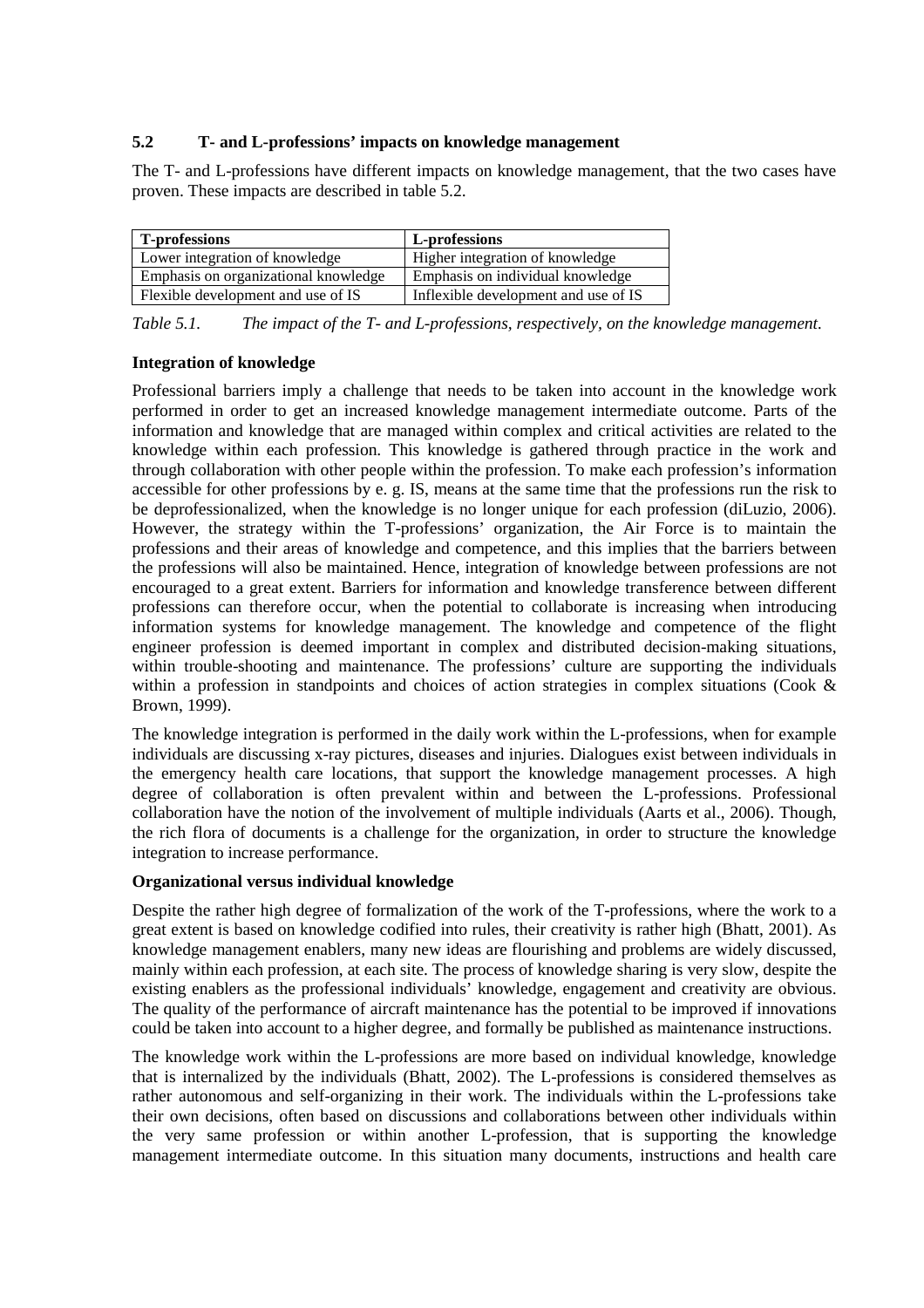plans are flourishing. These can be written by both nurses and doctors, but they have to be approved by an operative manager of a department. The documents can be used in its origin version or it can be rewritten into new versions. This will also result in a uncertain situation where not knowing which version is the most recent, and how the original version may have been interpreted and rewritten. However, there are vital ideas on how to use only one original document in different document flows. Many knowledge enablers, the individual professionals, are working together in different situations, and the individuals' creativity has the possibility to be taken into account. However, the performance of the emergency health care have the potential to be improved by bringing order to the information infrastructure.

#### **Development and use of information systems**

Communication and interaction are characteristics when it comes to more qualified work (Alvesson, 1993). Speech and conversation are important parts of work and will enable the knowledge management. It is about understanding the social interplay and to understand and explain the human activities performed in relation to the complex work within knowledge-intensive work as within professions. Information and knowledge needed in the maintenance work is spread out in different dispersed places. Especially T-professions are localized in different places. Communication between people at dispersed places and the gathering of information from dispersed places is of great importance within the maintenance work. Difficulties in use and development of IS within different professions can be derived from the complexity within professional work. Both of the cases studied consist of time- and life-critical work, as work in both of the cases can have devastating consequences when and if anything should go wrong (Perrow, 1984).

Complex processes often faced by professions also require coordination of information and knowledge in different work processes. To coordinate work processes, also performed in dispersed places, IS are often used, and are considered as knowledge enablers as technical systems. When IS are introduced as a support for performing different work activities it will influence the professions and their work. In using IS to a greater extent work will be performed as based on intellectual understanding and insight (Woods & Roth, 1988). Moreover, the people in each profession are influenced because IS can be perceived as both a facility and a threat to its own profession. Thereby the professionalization of the professions is influenced.

However, when new ideas about control in organizations are based on the new-public management approach, management has tried to allocate scarce resources efficiently (Lines, 2004). This has led to higher requirements on the economical follow-up of costs related to different areas of the organization. diLuzio (2006) states that result-oriented management tries to increase efficiency by reorganization. This is a fact within the health care organization, where centralization and the information systems knowledge and competence of the IT-coordinators at the health care clinics will disappear. The disadvantage of this organization is that the knowledge management processes will not be supported to a great extent. Instead, all the IS and IT knowledge and competence are accumulated in an ITdepartment. Hence, this has led to the fact that the L-professions perceive a larger insecurity in the use of IS, that has an influence on the knowledge management intermediate outcome. In a larger perspective this could have an impact on the L-professions' assessments and decisions within their professional work, thus influencing the work performance.

## **6 Conclusions**

This aim of this paper has been to explore the conditions for knowledge management activities within T- and L-professions in time- and life-critical work practices. The contribution of the paper is about considering challenges which have importance on different types of professional work related to enabling knowledge management. The analysis of the cases studied has proven that there is different characteristics of the T- and L-professions, respectively. These differences create different challenges to the knowledge management processes. The challenges relate to the integration of knowledge, the emphasis on organizational versus individual knowledge, and the flexibility to the development and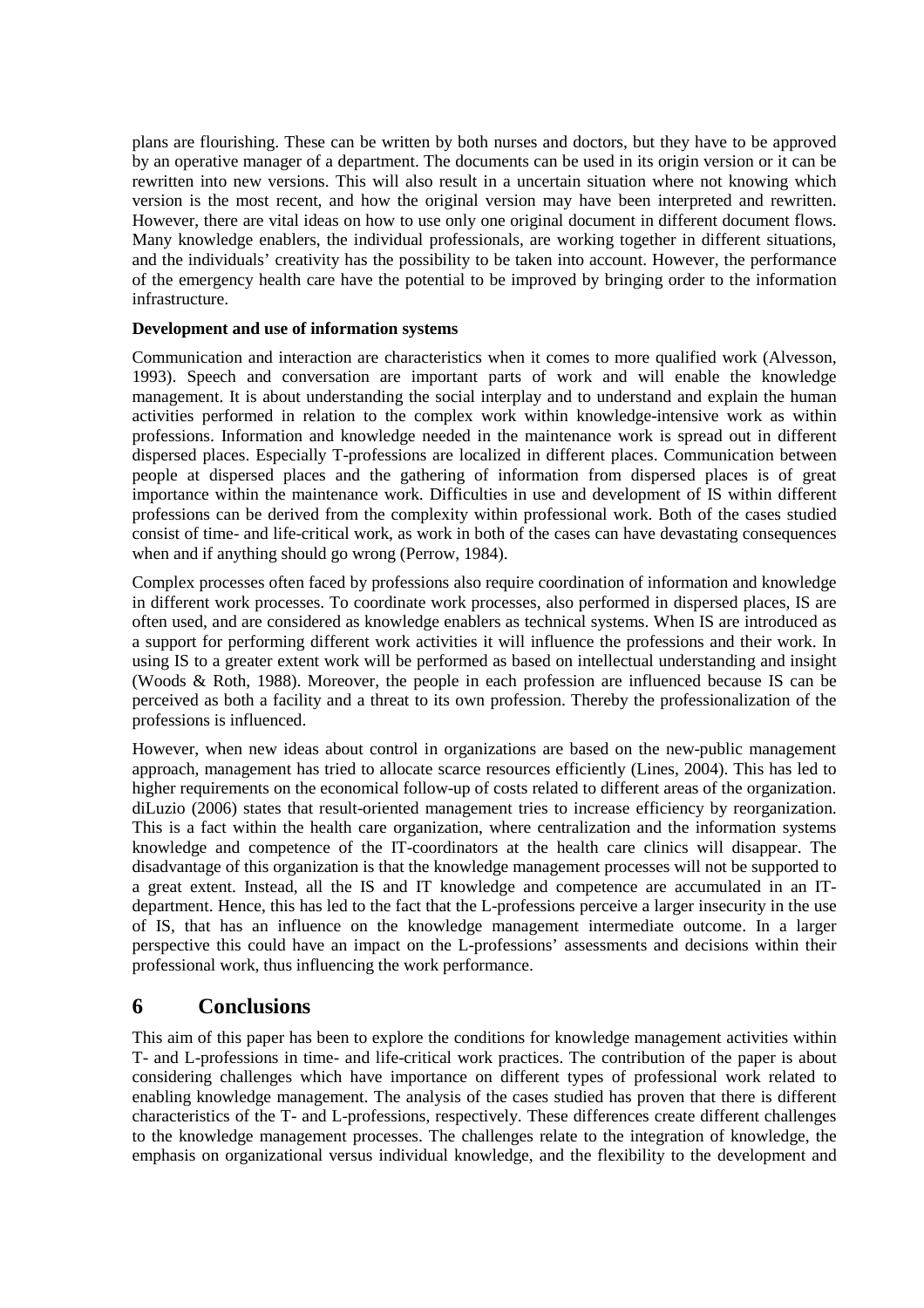use of information systems. In considering the knowledge management intermediate outcome the organizational performance could be enhanced.

## **References**

- Alvesson, M. (1993). Organizations as rhetoric: knowledge-intensive firms and the struggle with ambiguity. Journal of Management Studies, Vol 30, Nr 6.
- Aarts, J. Ash, J. Berg, M. (2006). Extending the understanding of computerized pPhysician order entry: implications for professional collaboration, workflow and quality of care. International Journal of Medical Informatics.
- Alavi, M. Leidner, D. E. (2001). Review: knowledge management and knowledge management systems: conceptual foundation and research issues. MIS Quarterly, Vol. 25, No. 1, pp. 107-136.
- Baskerville, R. Dulipovici, A. (2006). The theoretical foundations of knowledge management. Knowledge Management Research & Practice, Vol. 4, pp. 83-105.
- Bhatt, G. D. (2001). Knowledge management in organizations: examining the interaction between technologies, techniques, and people. Journal of Knowledge Management, Vol. 5, No. 1, pp. 68-75.
- Burns, B. Light, B. Adam, A. (2006). Users as professionals: a study of IT deployment and its relationship to professional autonomy. Proceedings of the 14th European Conference on Information Systems, Gothenberg, Sweden.
- Carlsson, S. A. El Sawy, O. A. Eriksson, L. Raven, A. (1996). Gaining competitive advantage through shared knowledge creation: in search of a new design theory for strategic information systems. 4th European Conference on Information Systems, Lisbon.
- Checkland, P. (1993). Systems thinking, systems practice. John Wiley & Sons, West Sussex.
- Chen, C-J. Huang, J-W. (2007). How organizational climate and structure affect knowledge management- The social interaction perspective. International Journal of Information Management, Vol. 27, pp. 104-118.
- Cohender, P. Crepler, F. Diani, M. Dupouët, O. Schenk, E. Matching communities and hierarchies within the firm. Journal of Management and Governance, Vol. 8, No. 1, pp. 27-48.
- Cook, S. D. N. Brown, J. S. (1999). Bridging epistemologies: the generative dance between organizational knowledge and organizational knowing. Organization Science, Vol 10, No 4, July-August 1999, pp 381-400.
- Dreyfus, H. Dreyfus, S. (1986). Mind over Machine, The Power of Human Intuition and Expertise in the Era of Computer. Basil Blackwell, Oxford.
- Evetts, J. (2006). Introduction: Trust and Professionalism: Challenges and Occupational Changes. Current Sociology, Vol 54, No 4, pp 515-531.
- Griew, A. Briscoe, E. Gold G. Groves-Phillips, S. (1999). Need to know; allowed to know the health care professional and electronic confidentiality. Information, Technology & People, Vol. 12, Iss. 3.
- Hellberg, I. Saks, M. Benoit, C. (red). (1999). Professional identities in transition: cross-cultural dimensions. Almqvist & Wiksell, Södertälje, Sweden.
- Henfridsson, O. (1999). IT-adaptation as sensemaking: inventing new meaning for technology in organizations. Doctoral dissertation, Department of Informatics, Umeå University. Umeå, Sweden.
- Kern, A. (2006). Exploring the relation between creativity and rules: the case of the performing art. International Studies of Management and Organization, Vol. 36, No. 1, pp. 62-80.
- Kunda, G. (1992). Engineering culture. Control and commitment in a high-tech corporation. Temple University.
- Lee, H. Choi, B. (2003). Knowledge managemtn enablers, processes, and organizational performance: an integrative view and empirical examination. Journal of Management Information Systems, Vol. 20, No. 1, pp. 179-228.
- Lines, K. (2004). Managing information systems, knowledge production and legitimacy in health care. Proceedings of the 37th Hawaii International Conference on System Sciences